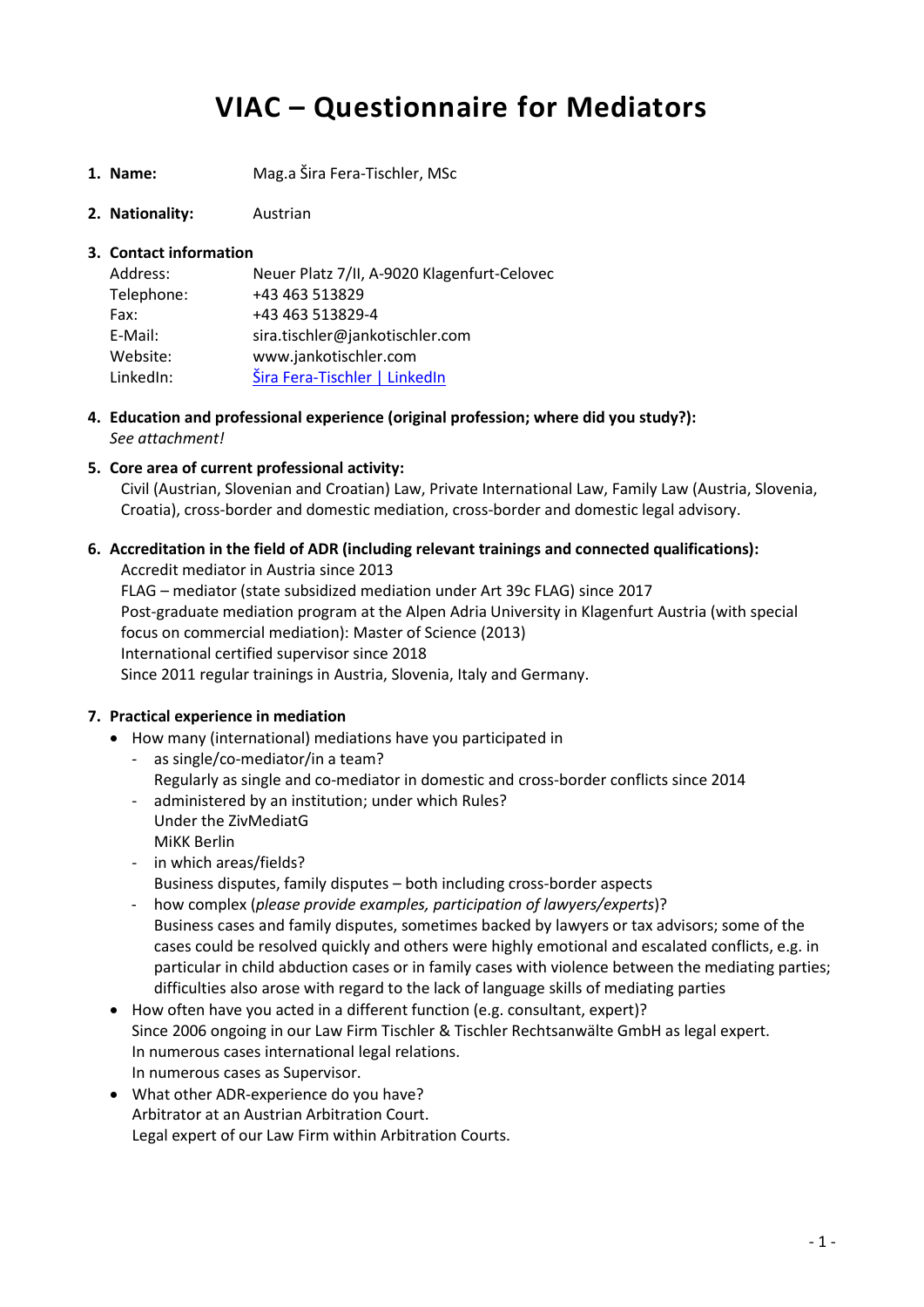# **8. Languages (including levels)**

Mother tongue: Slovenian and German Working languages (i.e. languages in which you have both a spoken and written command so that you may conduct mediation proceedings in this language): English, Croatian Basic knowledge: Italian, French, Spanish, Russian, Norwegian

# **9. Style of mediation**

*Where do you see yourself? Please tick box as appropriate or indicate your preferred style.*



*©* Alexander, Nadja (2011) "The Mediation Meta-Model - the realities of mediation practice," *ADR Bulletin*: Vol. 12: No. 6, Article 5. Available at: [http://epublications.bond.edu.au/adr/vol12/iss6/5;](http://epublications.bond.edu.au/adr/vol12/iss6/5) *see also here for a detailed description of the 6 mediation styles.*

- **10. Please describe aspects of your personality which could be interesting to clients you are going to mediate; what would former clients emphasize in your work?** Flexibly, open-minded, communicative, emphatic, lasting
- **11. Publications and other activities in ADR related matters (e.g. training sessions, seminars, conferences, articles and others):** Speaker at different seminars and conferences
- **12. Memberships in mediation institutions / functions in mediation institutions/organizations:** Verein Co-Mediation Mediation DACH e.V. MiKK e.V. Internationales Mediationszentrum für Familienkonflikte und Kindesentführung
- **13. Special expertise or specializations (***please list a maximum of three***) in your ADR-practice:** Commercial, family and cross border mediation
- **14. Soft Skills (e.g. intercultural competences):**

Grewing up in a family of lawyers and as a member of Slovenian minority in Austria I have a high cross cultural understanding as well as working experience in international environment. I am a communicative and open minded person who likes to communicate on several leves verbally as well as non-verbally. Through my intuition, understanding of human behauviour, respect and patience I support people from diverging positions to reach a joint solution.

- **15. How do you ensure your professional quality (e.g. coaching, practice supervision, etc?** Supervision, studying, attendances of seminars and conferences, while working with different collegues I experienced different methods to mediate;
- **16. Date of birth:** 02.03.1980